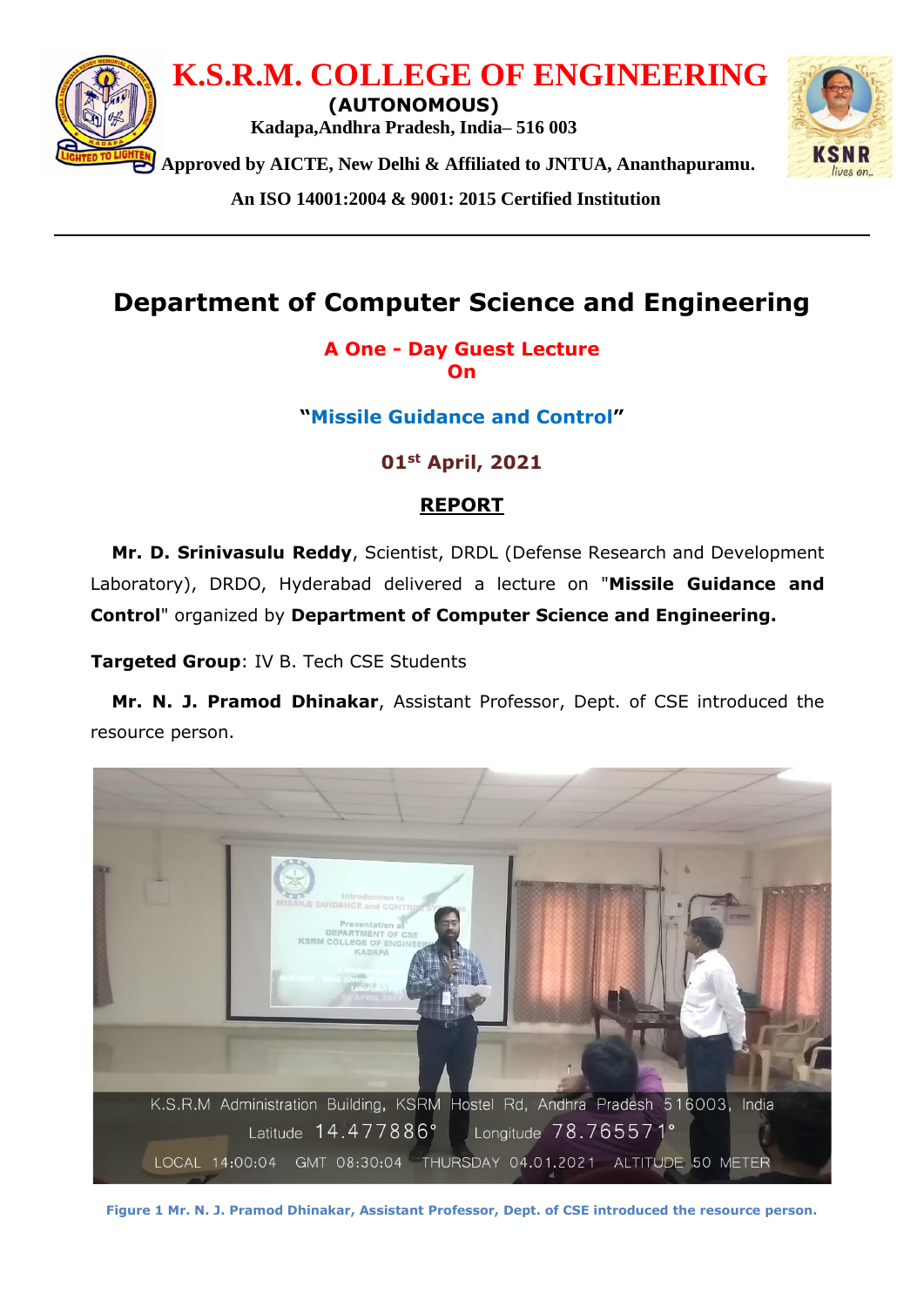Mr. D. Srinivasulu Reddy explained about Missile block diagram, Missile target engagement scenario, Missile Guidance and its types, Aerodynamic control and Thrust Vector Control and their types also he explained various applications of Artificial Intelligence techniques.

**Missile target engagement scenario:** After driving simplified transfer functions for the missile seeker head, missile autopilot, missile dynamics, and target dynamics, a three dimensional simulation is developed using classical proportional navigation.

**Missile Guidance and its types:** Guidance systems are divided into different categories according to whether they are designed to attack fixed or moving targets. The weapons can be divided into two broad categories: Go-onto-target (GOT) and go-onto-location-in-space (GOLIS) guidance systems. A GOT missile can target either a moving or fixed target, whereas a GOLIS weapon is limited to a stationary or nearstationary target.

**Thrust Vector Control:** Thrust vectoring, also known as thrust vector control (TVC), is the ability of an aircraft, rocket, or other vehicle to manipulate the direction of the thrust from its engine(s) or motor(s) to control the attitude or angular velocity of the vehicle.

**Aerodynamic control:** To control a missile accurately via aerodynamic forces, two general types of control surfaces (i. e., primary and secondary controls) are used. Primary control surfaces include ailerons, elevators, rudders, and canards; secondary control surfaces include tabs, spoilers, and slots.

**Applications of Artificial Intelligence:** Potential applications within the Army Integrated Air and Missile Defense (IAMD) system include Identification and Classification of tracked objects, Defense Design, and Dynamic Planning and Tasking.